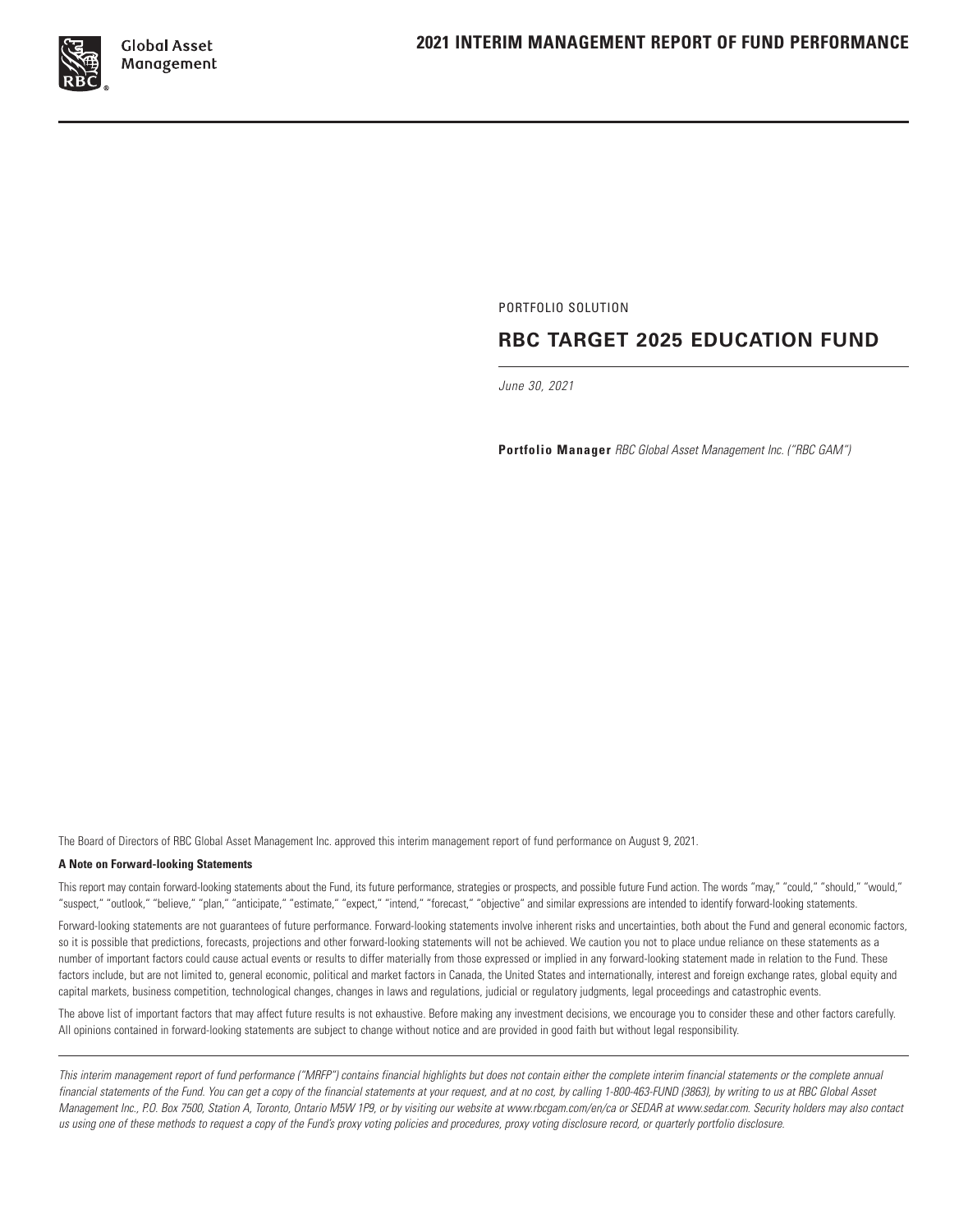### **MANAGEMENT DISCUSSION OF FUND PERFORMANCE**

#### **Investment Objective and Strategies**

The Fund is an asset allocation fund specifically designed to meet the changing needs of investors who are saving money for the purpose of funding their child's post-secondary education that commences around 2025. The Fund gradually shifts its asset mix from an emphasis on equity funds in its early years, to an emphasis on money market funds as its "target" year of 2025 approaches. The Fund invests its assets primarily in units of other funds managed by RBC GAM or an affiliate of RBC GAM (called the "underlying funds").

Over the life of the Fund, its portfolio will shift from a focus on funds with growth potential to a focus on funds that preserve capital.

#### **Results of Operations**

The Fund's net asset value was \$1.8 billion as of June 30, 2021.

Over the past six months, the Fund's Series A units gained 0.1%. The Fund's return is after the deduction of fees and expenses. See the Financial Highlights section for the management expense ratios and the Past Performance section for the returns of any other series, which may vary because of differences in management fees and expenses.

A year into the pandemic, there was a sense that better times lay ahead as the first half of 2021 came to a close. By June, COVID-19 vaccines had reached at least half the population in many developed countries, notably the U.S. and the U.K., and were increasingly gaining traction in other nations, bolstering economic growth. The optimism was reflected in rising prices for commodities such as oil, copper and lumber and prompted concerns that inflation would accelerate. As a result, the U.S. Federal Reserve (the "Fed") and the Bank of Canada (the "BOC") began to contemplate the potential need to tighten monetary policy.

Government-bond yields rose in most major developed markets during the period, leading to declines in major fixed-income indexes. Bond yields climbed as the global economy started to emerge from pandemic lockdowns accompanied by the concerns about rising inflation. As a result, some central banks began to pare asset-purchase programs aimed at holding down interest rates. Government of Canada bonds delivered their worst first-half return since 1994, underperforming their U.S. counterparts, and the domestic 10-year federal bond was the second-worst performer among major markets. The strong rebound in the Canadian economy prompted the BOC to further reduce its pace of bond buying. Meanwhile, the Fed signalled in June that a reduction in its own bond purchases would be forthcoming. Returns in the fixed-income segment of the portfolio were held back by the RBC Bond Fund and the RBC Global Bond Fund.

Global equities continued their gains during the period, with most major indexes reaching record levels. The moves extended the portfolio manager's model of global equity-market valuations to its highest level since before the 2008/2009 financial crisis. Canadian stocks outperformed U.S. and global equity indexes given that a significant portion of the domestic market is made up of companies that produce commodities. Emerging-market equities lagged given the prevalence of large, poorly performing Chinese technology stocks in the emerging-market index and the difficulty that many emerging markets had obtaining COVID-19 vaccines. Returns were bolstered by the RBC Canadian Equity Fund and the RBC Canadian Dividend Fund.

#### **Recent Developments**

As containment of COVID-19 improves and economies gradually reopen, considerable pent-up consumer and business demand is being released, and permanent scarring from the pandemic so far appears to be limited. Strong growth, surging corporate profits and investor confidence have helped to extend the bull market and boost global equities to record highs. The S&P 500 Index may currently appear expensive, but it could grow into these elevated valuations fairly quickly as a strengthening economy lifts revenues and earnings. Even so, return potential improves outside North America to regions such as Europe, Japan and emerging markets, all of which offer more attractive valuations.

The portfolio manager's models indicate the acute valuation risk evident in the sovereign-bond market immediately following the pandemic's declaration was greatly alleviated by the rapid rise in yields over the past year. In the shorter term, the portfolio manager expects the yield on the 10-year U.S. government bond to peak near 1.75% and, as a result, sees low returns for sovereign bonds.

Effective February 28, 2021, Ms. Catherine J. Kloepfer resigned as Vice Chair of the Independent Review Committee (the "IRC"). Effective March 22, 2021, Mr. Paul K. Bates was appointed as Vice Chair of the IRC. Effective April 1, 2021, Ms. Brenda Eaton was appointed as a member of the IRC.

### **Related‑Party Transactions** *Manager, Trustee and Portfolio Manager*

RBC GAM is an indirect, wholly owned subsidiary of Royal Bank of Canada ("Royal Bank") and is the manager, trustee and portfolio manager of the Fund. RBC GAM is responsible for the Fund's day‑to‑day operations, holds title to the Fund's property on behalf of its unitholders, provides investment advice and portfolio management services to the Fund and appoints distributors for the Fund. RBC GAM is paid a management fee by the Fund as compensation for its services. The Fund pays a fixed administration fee to RBC GAM, which, in turn, pays certain operating expenses of the Fund. Both the management fee and fixed administration fee are calculated and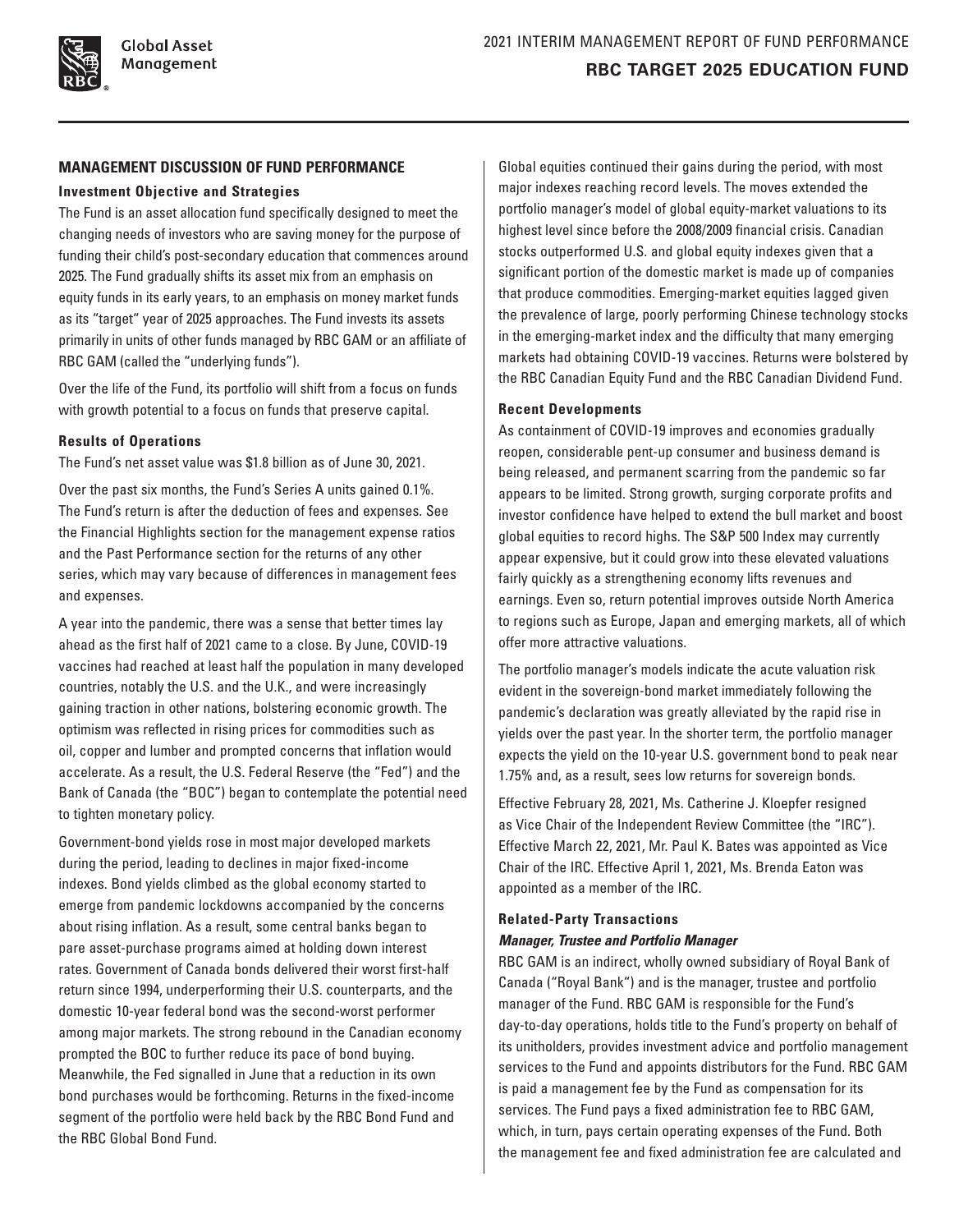

accrued daily as a percentage of the net asset value of each series of units of the Fund. RBC GAM, as trustee, earns a fee, which is paid by the manager from the fixed administration fee paid by the Fund.

RBC GAM or its affiliates may earn fees and spreads in connection with various services provided to, or transactions with, the Fund, such as banking, brokerage, securities lending, foreign exchange and derivatives transactions. RBC GAM or its affiliates may earn a foreign exchange spread when unitholders switch between series of funds denominated in different currencies. The Fund also maintains bank accounts and overdraft provisions with Royal Bank for which Royal Bank may earn a fee. Affiliates of RBC GAM that provide services to the Fund in the course of their normal businesses are discussed below.

#### *Distributors*

RBC GAM, Royal Mutual Funds Inc., RBC Direct Investing Inc., RBC Dominion Securities Inc. and Phillips, Hager & North Investment Funds Ltd. are principal distributors of, or may distribute certain series of units of, the Fund. Dealers may receive an ongoing commission based on the total value of their clients' investment in certain series of units of the Fund.

### *Registrars*

RBC GAM, RBC Investor Services Trust ("RBC IS") or Royal Bank (or a combination thereof) are the registrars of the Fund and keep records of who owns units of the Fund. The registrars earn a fee, which is paid by the manager from the fixed administration fee paid by the Fund.

### *Custodian*

RBC IS is the custodian and holds the assets of the Fund. RBC IS earns a fee as the custodian, which is paid by the manager from the fixed administration fee paid by the Fund.

### *Securities Lending Agent*

To the extent the Fund may engage in securities lending transactions, RBC IS may act as the Fund's securities lending agent. Any revenue earned on such securities lending is split between the Fund and the securities lending agent.

### *Other Related‑Party Transactions*

Pursuant to applicable securities legislation, the Fund relied on the standing instructions from the Independent Review Committee with respect to one or more of the following transactions:

### *Related‑Party Trading Activities*

(a) trades in securities of Royal Bank;

(b) investments in the securities of issuers for which a related‑party dealer acted as an underwriter during the distribution of such securities and the 60-day period following the conclusion of such distribution of the underwritten securities to the public;

(c) purchases of equity and debt securities from or sales of equity or debt securities to a related‑party dealer, where it acted as principal; and

## *Inter‑Fund Trading*

(d) purchases or sales of securities of an issuer from or to another investment fund or managed account managed by RBC GAM.

The applicable standing instructions require that Related‑Party Trading Activities and Inter‑Fund Trading be conducted in accordance with RBC GAM policy and that RBC GAM advise the Independent Review Committee of a material breach of any standing instruction. RBC GAM policy requires that an investment decision in respect of Related-Party Trading Activities (i) is made free from any influence of Royal Bank or its associates or affiliates and without taking into account any consideration relevant to Royal Bank or its affiliates or associates, (ii) represents the business judgment of the portfolio manager, uninfluenced by considerations other than the best interests of the Fund, (iii) is in compliance with RBC GAM policies and procedures, and (iv) achieves a fair and reasonable result for the Fund. RBC GAM policy requires that an investment decision in respect of Inter-Fund Trading is in the best interests of each Fund.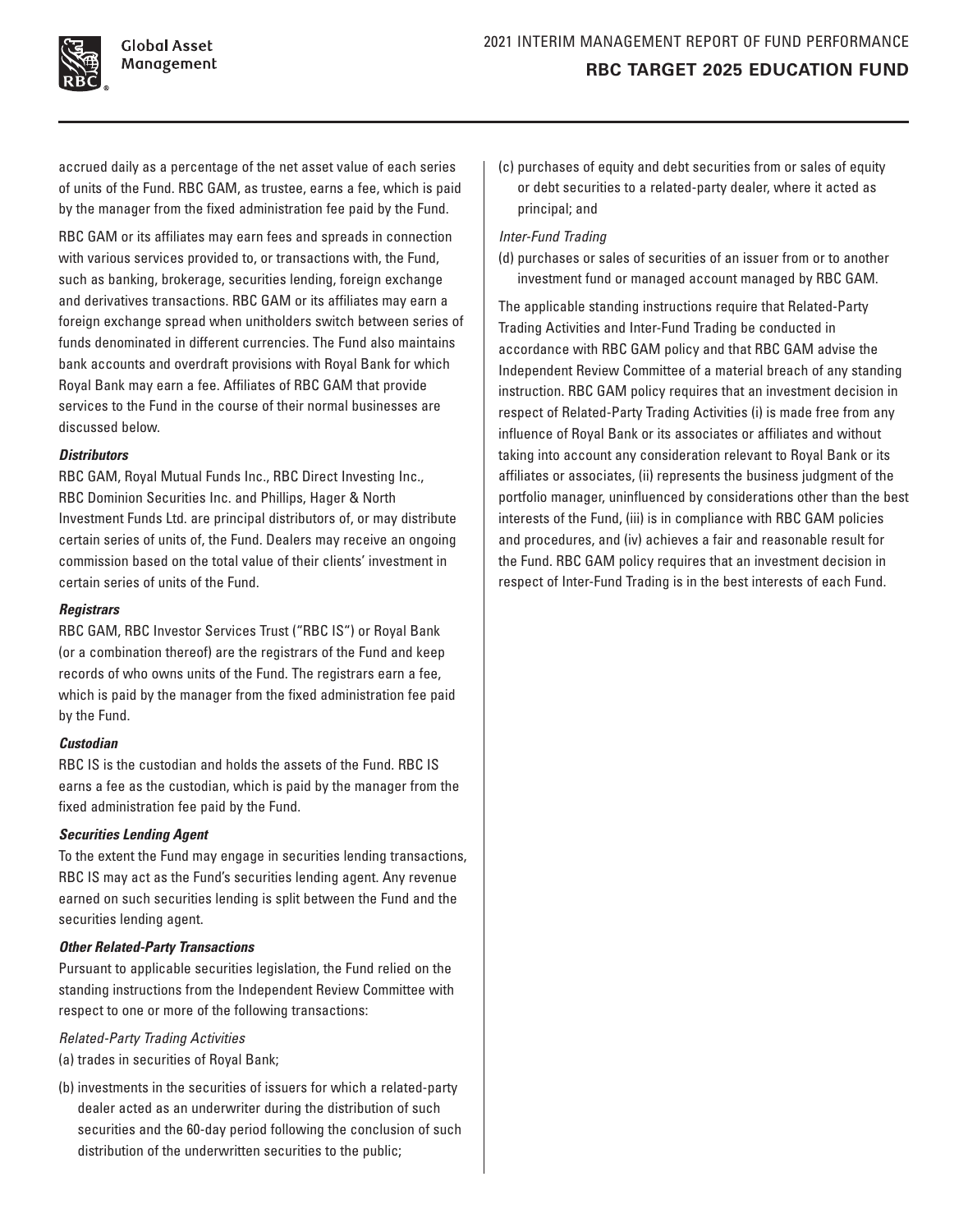

### **FINANCIAL HIGHLIGHTS**

The following tables show selected key financial information about the Fund and are intended to help you understand the Fund's financial performance for the past six months (noted by June 30, 2021), and for the past five years or for the periods since inception. This information is derived from the Fund's unaudited interim financial statements and audited annual financial statements.

#### **Change in Net Assets Per Unit (\$)**

|                            |                          |         |          |                                                  |            | Annual Distributions <sup>2</sup> |                          |           |         |                          |        |             |
|----------------------------|--------------------------|---------|----------|--------------------------------------------------|------------|-----------------------------------|--------------------------|-----------|---------|--------------------------|--------|-------------|
|                            |                          |         |          | Increase (Decrease) from Operations <sup>1</sup> |            |                                   | From                     |           |         |                          |        |             |
|                            |                          | Total   |          | Realized                                         | Unrealized |                                   | Income                   |           | From    |                          |        | Net Assets  |
| For the Year/              | Net Assets               | Revenue | Total    | Gains                                            | Gains      |                                   | (Excluding               | From      | Capital | Return                   |        | End of      |
| Period Ended               | Beginning of Year/Period | (Loss)  | Expenses | (Losses)                                         | (Losses)   | Total                             | Dividends)               | Dividends | Gains   | of Capital               | Total  | Year/Period |
| <b>Series A</b>            |                          |         |          |                                                  |            |                                   |                          |           |         |                          |        |             |
| June 30, 2021              | 11.21                    | 0.11    | (0.09)   | 0.17                                             | (0.18)     | 0.01                              |                          |           |         |                          |        | 11.22       |
| Dec. 31, 2020              | 10.70                    | 0.30    | (0.18)   | 0.30                                             | 0.46       | 0.88                              | (0.06)                   | (0.05)    | (0.25)  | -                        | (0.36) | 11.21       |
| Dec. 31, 2019              | 9.99                     | 0.29    | (0.19)   | 0.12                                             | 0.65       | 0.87                              | (0.02)                   | (0.08)    | (0.08)  | $\overline{\phantom{0}}$ | (0.18) | 10.70       |
| Dec. 31, 2018              | 10.64                    | 0.29    | (0.19)   | 0.36                                             | (0.69)     | (0.23)                            | (0.01)                   | (0.08)    | (0.33)  | $\overline{\phantom{0}}$ | (0.42) | 9.99        |
| Dec. 31, 2017              | 10.35                    | 0.28    | (0.19)   | 0.33                                             | 0.23       | 0.65                              | $\overline{\phantom{m}}$ | (0.09)    | (0.27)  | $\overline{\phantom{0}}$ | (0.36) | 10.64       |
| Dec. 31, 2016              | 10.15                    | 0.29    | (0.19)   | 0.15                                             | 0.21       | 0.46                              | (0.01)                   | (0.10)    | (0.14)  | -                        | (0.25) | 10.35       |
| <b>Series D</b>            |                          |         |          |                                                  |            |                                   |                          |           |         |                          |        |             |
| June 30, 2021              | 11.17                    | 0.11    | (0.05)   | 0.17                                             | (0.18)     | 0.05                              |                          |           |         |                          |        | 11.21       |
| Dec. 31, 2020              | 10.67                    | 0.30    | (0.10)   | 0.30                                             | 0.45       | 0.95                              | (0.10)                   | (0.10)    | (0.25)  | $\qquad \qquad -$        | (0.45) | 11.17       |
| Dec. 31, 2019              | 9.97                     | 0.29    | (0.11)   | 0.12                                             | 0.68       | 0.98                              | (0.05)                   | (0.13)    | (0.08)  | -                        | (0.26) | 10.67       |
| Dec. 31, 2018              | 10.62                    | 0.29    | (0.11)   | 0.36                                             | (0.68)     | (0.14)                            | (0.02)                   | (0.16)    | (0.33)  | $\overline{\phantom{0}}$ | (0.51) | 9.97        |
| Dec. 31, 2017              | 10.33                    | 0.28    | (0.11)   | 0.33                                             | 0.23       | 0.73                              | (0.01)                   | (0.17)    | (0.27)  | $\overline{\phantom{0}}$ | (0.45) | 10.62       |
| Dec. 31, 2016              | 10.13                    | 0.29    | (0.11)   | 0.15                                             | 0.24       | 0.57                              | (0.01)                   | (0.18)    | (0.15)  | $\overline{\phantom{m}}$ | (0.34) | 10.33       |
| <b>Series F</b>            |                          |         |          |                                                  |            |                                   |                          |           |         |                          |        |             |
| June 30, 2021              | 10.78                    | 0.11    | (0.04)   | 0.17                                             | (0.18)     | 0.06                              |                          |           |         |                          |        | 10.83       |
| Dec. 31, 2020              | 10.30                    | 0.29    | (0.09)   | 0.29                                             | 0.46       | 0.95                              | (0.10)                   | (0.11)    | (0.24)  | $\overline{\phantom{0}}$ | (0.45) | 10.78       |
| Dec. 31, 2019              | 9.62                     | 0.28    | (0.09)   | 0.11                                             | 0.58       | 0.88                              | (0.05)                   | (0.14)    | (0.08)  | $\overline{\phantom{0}}$ | (0.27) | 10.30       |
| Dec. 31, 2018              | 10.26                    | 0.28    | (0.09)   | 0.35                                             | (0.72)     | (0.18)                            | (0.02)                   | (0.16)    | (0.33)  | $\qquad \qquad -$        | (0.51) | 9.62        |
| Dec. 31, 2017              | 9.98                     | 0.27    | (0.10)   | 0.32                                             | 0.21       | 0.70                              | (0.01)                   | (0.17)    | (0.27)  | $\overline{\phantom{0}}$ | (0.45) | 10.26       |
| Dec. 31, 2016 <sup>3</sup> | 10.00 <sup>†</sup>       | 0.13    | (0.05)   | 0.07                                             | (0.02)     | 0.13                              | (0.01)                   | (0.18)    | (0.14)  | $\overline{\phantom{0}}$ | (0.33) | 9.98        |

 $1$  Net assets and distributions are based on the actual number of units outstanding at the relevant time. The increase/decrease from operations is based on the weighted average number of units

outstanding over the financial period. This table is not intended to be a reconciliation of beginning to ending net assets per unit.

2 Distributions are reinvested in additional units of the Fund or paid in cash.

3 From July 4, 2016.

† Initial offering net asset value per unit.

# **Ratios and Supplemental Data**

| As at           | Net Asset Value<br>Per Unit (\$) | Net Asset Value<br>(S000s) | Number of Units<br>Outstanding (000s) | Management<br>Expense Ratio (%) <sup>1</sup> | <b>MER Before</b><br>Absorption (%) <sup>1</sup> | Portfolio<br>Turnover Rate (%) <sup>2</sup> | Trading<br>Expense Ratio (%) <sup>3</sup> |
|-----------------|----------------------------------|----------------------------|---------------------------------------|----------------------------------------------|--------------------------------------------------|---------------------------------------------|-------------------------------------------|
| <b>Series A</b> |                                  |                            |                                       |                                              |                                                  |                                             |                                           |
| June 30, 2021   | 11.22                            | 1737688                    | 154 885                               | 1.61                                         | 1.61                                             | 9.50                                        | 0.01                                      |
| Dec. 31, 2020   | 11.21                            | 1702387                    | 151 835                               | 1.62                                         | 1.62                                             | 17.63                                       | 0.02                                      |
| Dec. 31, 2019   | 10.70                            | 1479789                    | 138 260                               | 1.83                                         | 1.83                                             | 5.70                                        | 0.02                                      |
| Dec. 31, 2018   | 9.99                             | 1 260 290                  | 126 100                               | 1.83                                         | 1.83                                             | 10.92                                       | 0.03                                      |
| Dec. 31, 2017   | 10.64                            | 1 181 530                  | 111 024                               | 1.83                                         | 1.83                                             | 8.90                                        | 0.04                                      |
| Dec. 31, 2016   | 10.35                            | 992 711                    | 95 923                                | 1.83                                         | 1.83                                             | 8.99                                        | 0.05                                      |
| <b>Series D</b> |                                  |                            |                                       |                                              |                                                  |                                             |                                           |
| June 30, 2021   | 11.21                            | 12 18 6                    | 1087                                  | 0.94                                         | 0.94                                             | 9.50                                        | 0.01                                      |
| Dec. 31, 2020   | 11.17                            | 12 3 8 5                   | 1 1 0 9                               | 0.95                                         | 0.95                                             | 17.63                                       | 0.02                                      |
| Dec. 31, 2019   | 10.67                            | 10 989                     | 1030                                  | 1.05                                         | 1.05                                             | 5.70                                        | 0.02                                      |
| Dec. 31, 2018   | 9.97                             | 10 345                     | 1038                                  | 1.05                                         | 1.05                                             | 10.92                                       | 0.03                                      |
| Dec. 31, 2017   | 10.62                            | 9 3 9 7                    | 885                                   | 1.05                                         | 1.05                                             | 8.90                                        | 0.04                                      |
| Dec. 31, 2016   | 10.33                            | 7 1 6 1                    | 693                                   | 1.05                                         | 1.05                                             | 8.99                                        | 0.05                                      |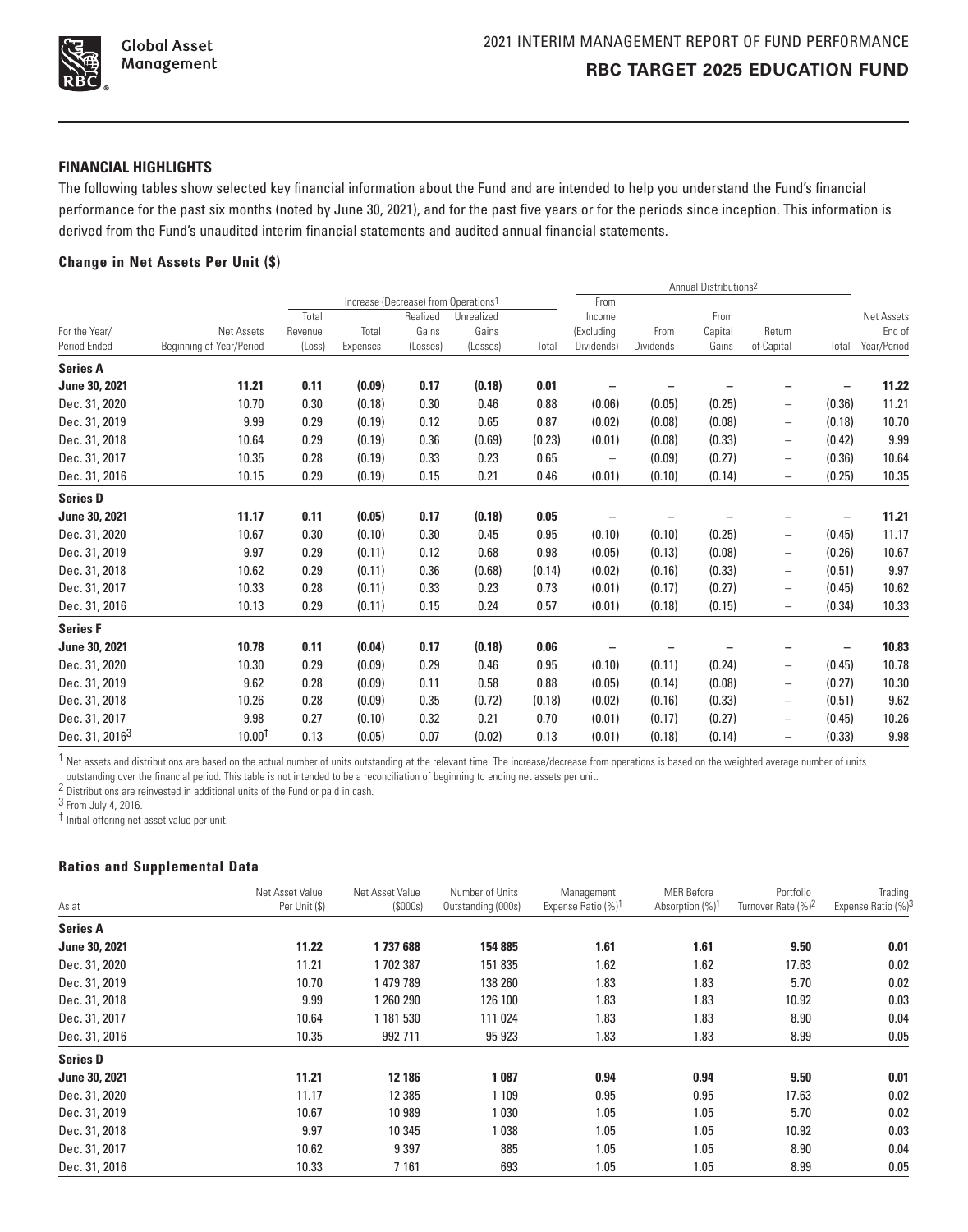

#### **FINANCIAL HIGHLIGHTS (cont.)**

#### **Ratios and Supplemental Data (cont.)**

| As at                      | Net Asset Value<br>Per Unit (\$) | Net Asset Value<br>(S000s) | Number of Units<br>Outstanding (000s) | Management<br>Expense Ratio (%) <sup>1</sup> | <b>MER Before</b><br>Absorption (%) <sup>1</sup> | Portfolio<br>Turnover Rate (%) <sup>2</sup> | Trading<br>Expense Ratio (%) <sup>3</sup> |
|----------------------------|----------------------------------|----------------------------|---------------------------------------|----------------------------------------------|--------------------------------------------------|---------------------------------------------|-------------------------------------------|
| <b>Series F</b>            |                                  |                            |                                       |                                              |                                                  |                                             |                                           |
| <b>June 30, 2021</b>       | 10.83                            | 74 187                     | 6851                                  | 0.84                                         | 0.84                                             | 9.50                                        | 0.01                                      |
| Dec. 31, 2020              | 10.78                            | 64 7 16                    | 6 0 0 3                               | 0.84                                         | 0.84                                             | 17.63                                       | 0.02                                      |
| Dec. 31, 2019              | 10.30                            | 44 682                     | 4 3 3 8                               | 0.95                                         | 0.95                                             | 5.70                                        | 0.02                                      |
| Dec. 31, 2018              | 9.62                             | 27 325                     | 2840                                  | 0.95                                         | 0.95                                             | 10.92                                       | 0.03                                      |
| Dec. 31, 2017              | 10.26                            | 12709                      | 239                                   | 0.95                                         | 0.95                                             | 8.90                                        | 0.04                                      |
| Dec. 31, 2016 <sup>4</sup> | 9.98                             | 3 1 2 9                    | 313                                   | 0.96                                         | 0.96                                             | 8.99                                        | 0.05                                      |

<sup>1</sup> The management expense ratio ("MER") is based on the direct expenses charged to the Fund and the Fund's proportionate share of the expenses of underlying funds, if any, for the stated period, excluding commissions and other portfolio transaction costs, and is expressed as an annualized percentage of the daily average net asset value during the period. RBC GAM may, at its discretion and without notice to unitholders, waive or absorb certain operating expenses. MER includes the waiver or absorption by RBC GAM of certain operating expenses, while the MER before absorption shows the MER prior to operating expenses being waived or absorbed by RBC GAM.

<sup>2</sup> The Fund's portfolio turnover rate gives an indication of the level of activity employed by the portfolio manager. A portfolio turnover rate of 100% is equivalent to the Fund buying and selling all of the securities in its portfolio once in the course of the year. The higher the Fund's portfolio turnover rate in a year, the greater the trading costs payable by the Fund in the year, and the greater the chance of an investor receiving taxable capital gains in the year. There is not necessarily a relationship between a high turnover rate and the performance of the Fund. The portfolio turnover rate is not applicable to money market funds.

<sup>3</sup> The trading expense ratio represents total commissions and other portfolio transaction costs expressed as an annualized percentage of daily average net asset value during the period. The trading expense ratio is not applicable to fixed-income transactions.

4 From July 4, 2016.

Effective January 1, 2020, the Specified Percentage for Series A units was reduced to 1.55% from 1.75%; and for Series D units was reduced to 0.90% from 1.00%; and the management fees for Series F units were reduced to 0.70% from 0.80%.

#### **Management Fees and Administration Fees**

Management fees and administration fees of each series of the Fund are payable to RBC GAM and calculated at the following annual percentages, before GST/HST, of the daily net asset value of each series of the Fund.

The management fee payable in respect of each of Series A and Series D units of the Fund is a variable fee and is determined on a basis such that all fees and expenses that comprise the management expense ratio ("MER"), other than the additional cost of the GST/HST, will be equal to a specified percentage of the average net asset value of each of these series of the Fund ("Specified Percentage"). The Specified Percentage includes the management fee, administration fee, taxes (other than the additional cost of the GST/HST), other fund costs and any fees and expenses of the underlying funds. The Specified Percentage for Series A units is 1.55% and Series D units is 0.90%. Effective January 1, 2023, the Specified Percentage for Series A units will be reduced to 1.00% from 1.55%; and for Series D units will be reduced to 0.80% from 0.90%.

The management fee payable to RBC GAM in respect of Series F units of the Fund is a fixed fee and the MER of Series F units comprises the management fee, administration fee, taxes, other fund costs and any fees and expenses of the underlying funds.

The management fee, breakdown of services received in consideration of the management fee component of the MER, as a percentage of the management fee, and the administration fee for each series are as follows:

|          | Management         | <b>Breakdown of Services</b> | Administration        |       |
|----------|--------------------|------------------------------|-----------------------|-------|
|          | Fees <sup>*†</sup> | <b>Distribution</b>          | $0$ ther <sup>+</sup> | Fees  |
| Series A | 1.39%              | 53%                          | 47%                   | 0.05% |
| Series D | 0.78%              | 29%                          | 71%                   | 0.05% |
| Series F | 0.70%              |                              | 100%                  | 0.05% |

\* Management fees for Series A and Series D units represent the actual average management fee rate for the period ended June 30, 2021. For the period ended June 30, 2020, the actual average management fee rate was: Series  $A - 1.40\%$  and Series  $D - 0.78\%$ .

† Effective January 1, 2020, the Specified Percentage for Series A units was reduced to 1.55% from 1.75%; and for Series D units was reduced to 0.90% from 1.00%. Effective January 1, 2020, the management fees for Series F units were reduced to 0.70% from 0.80%. Effective January 1, 2023, the management fees for Series F units will be reduced to 0.65% from 0.70%.

‡ Includes all costs related to management, trustee, investment advisory services, general administration and profit.